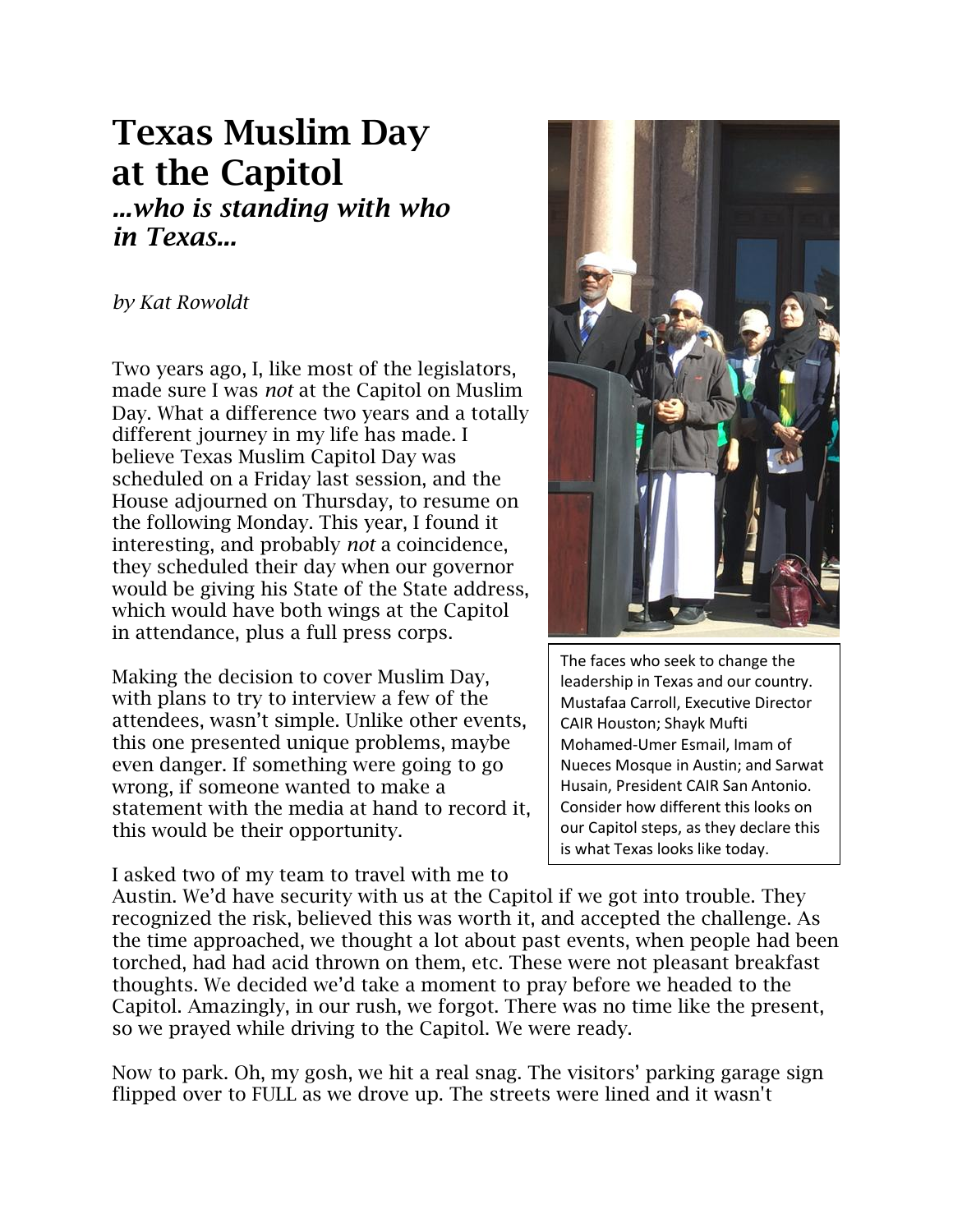looking good. I prayed again. Honestly, God led us to a perfect place to park on the street within about the same walking distance. We'd now be using the north entrance (closer) instead of the east one. God is so good.

We arrived early to coordinate with our security, but that too wasn't happening as planned. Stress levels were already rising. Texting to find one another inside the Capitol failed. Just like typos in URLs won't get you to the right website, neither will posting the wrong room number over and over. I finally decided this wasn't going to happen when the location given to me in the text was wrong and we needed to get in place to video the event on the steps. I sent a final text we were heading outside to the south steps.

This was the first trip to the Capitol that I'd seen the Department of Public Safety (DPS) troopers carrying AR-15s. Not all of them, but at least one at various key locations. Maybe I'd just missed that in the years before, but probably not. As I exited the south doors and stood atop the steps, I was surprised by the size of the crowd that had already assembled. We'd been told by the Capitol information staff to expect about 400 people, but the news reported that morning they were expecting many more because of the ban President Trump had just authorized. There were now a couple of thousand quickly gathering.

In front of the growing crowd was a human chain, two-three layers thick, that encircled the area where the speakers were going to be. They were apparently allowing the media in the middle of the circle to cover the event. Well . . . that's where we needed to go, too: into the center of this human chain.

With trepidation, we headed down the steps to the left, looking for the place to get through



this wall of people. Shortly, I noticed someone getting through the chain and we headed to that spot. As I announced we were media, a man to my left glanced at my Capitol Press Credentials attached to my blouse and read my CRN name as "CNN." "Let her in, she's CNN. We need her in here." I was never so thrilled to be misidentified in my life. Thank You, Lord, for that odd "favor" we were given.

The sea of people parted immediately and we made our way into the lineup of press cameras. I got the spot I needed and we set up our things. We'd be doing some still shots while videoing this whole event. It was nice having the sea of humanity held back and this center open space for us to be in.

What an interesting group of people encircling us. Many of them had on a tshirt that read, "I Stand With My Muslim Neighbors." They had their arms linked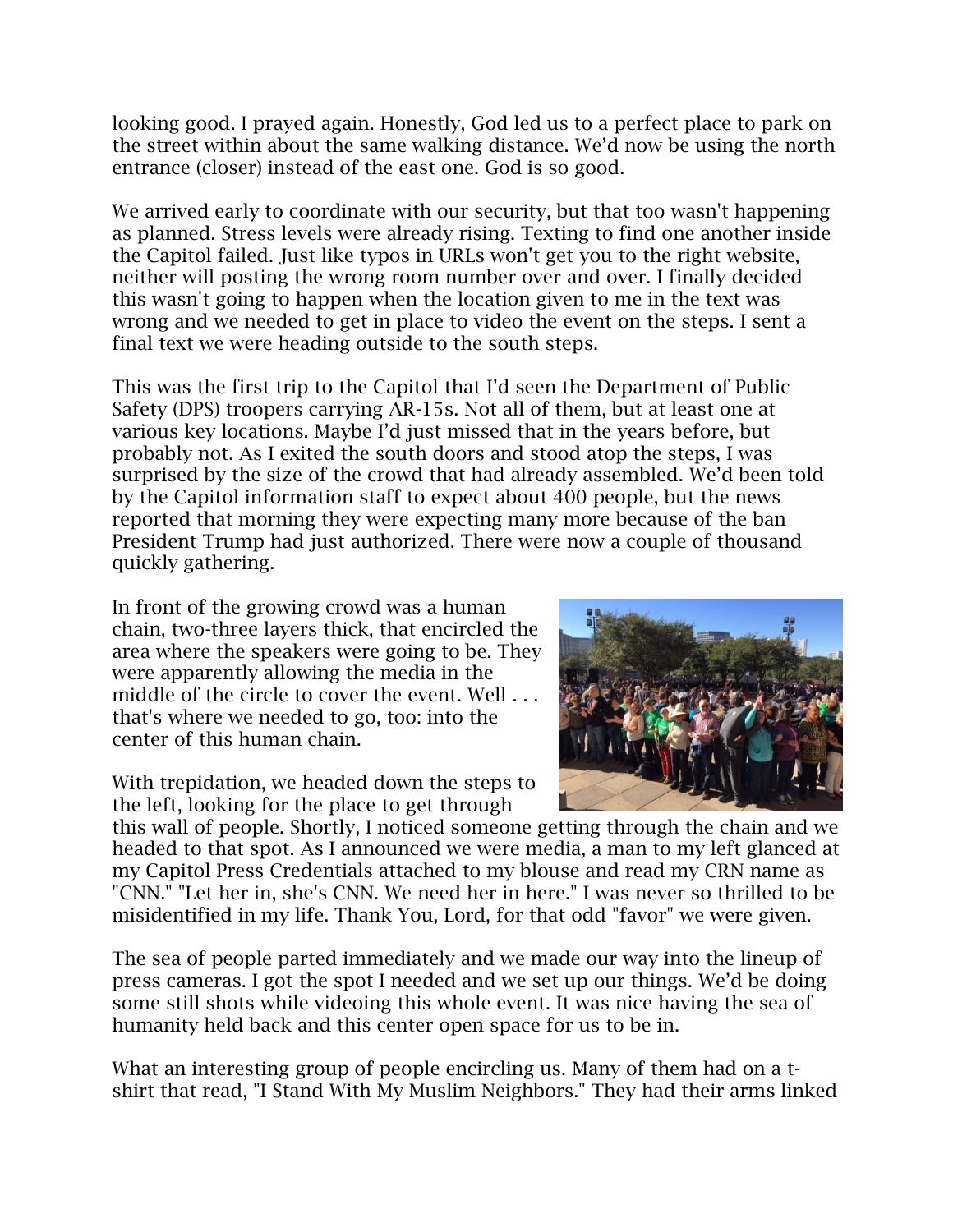together. They were so serious about not letting anyone through their arms. Our thought wrestled with our reality. We were standing in the midst of numerous jihadis, undetected, unknown to hundreds of people who lacked the knowledge. To most, they blended into the crowd, looking like everyone else. We were there to capture what was really happening in our state, our nation.

Finally, I spotted my security person coming out of the Capitol, looking for me. He called me on the phone. He needed to get in the circle with us in order to protect us if the need should arise. I walked up to the circle at the point where he was, but they wouldn't let him through. I told them he was part of my team and I needed him with me. They told us he'd have to go the point where I came through. That's the only point that would open.

He wasn't tagged as press like each of us were. I needed that favor again to get him into the circle with us. God was good. I shouted that he was part of my team and I needed him inside. The people parted and he came into the circle, along with a dear Jewish friend who was with him. They stood behind us, covering our backs.

I saw a group of young girls inside the circle with us, but behind us. They were all dressed in beautiful purple and white Islamic dress. I grabbed my cell phone for its camera and left my tripod behind. I broke away from my team and walked over to the girls. They were beautiful



young women. I caught the attention of one

of them and asked if their dress had some type of significance. An adult male came over to me and informed me that they were students from the Muslim school. I complimented them on their beautiful attire, said that purple was my favorite color.

I rejoined my team. The press was filling in and

it was getting tight. One of my team took a notepad and jotted down observations, while the other was shooting still shots. While I was away from our group, the Peace Observers had been told to treat the press nicely. Sweet! You could now see key people beginning to position themselves around the podium. There was a group of legislators, another group of spiritual leaders, and one of CAIR leaders and imams.

The sun was beaming down and I had forgotten my sunglasses in the car. There was no going back for them. My Jewish friend heard my comment about my

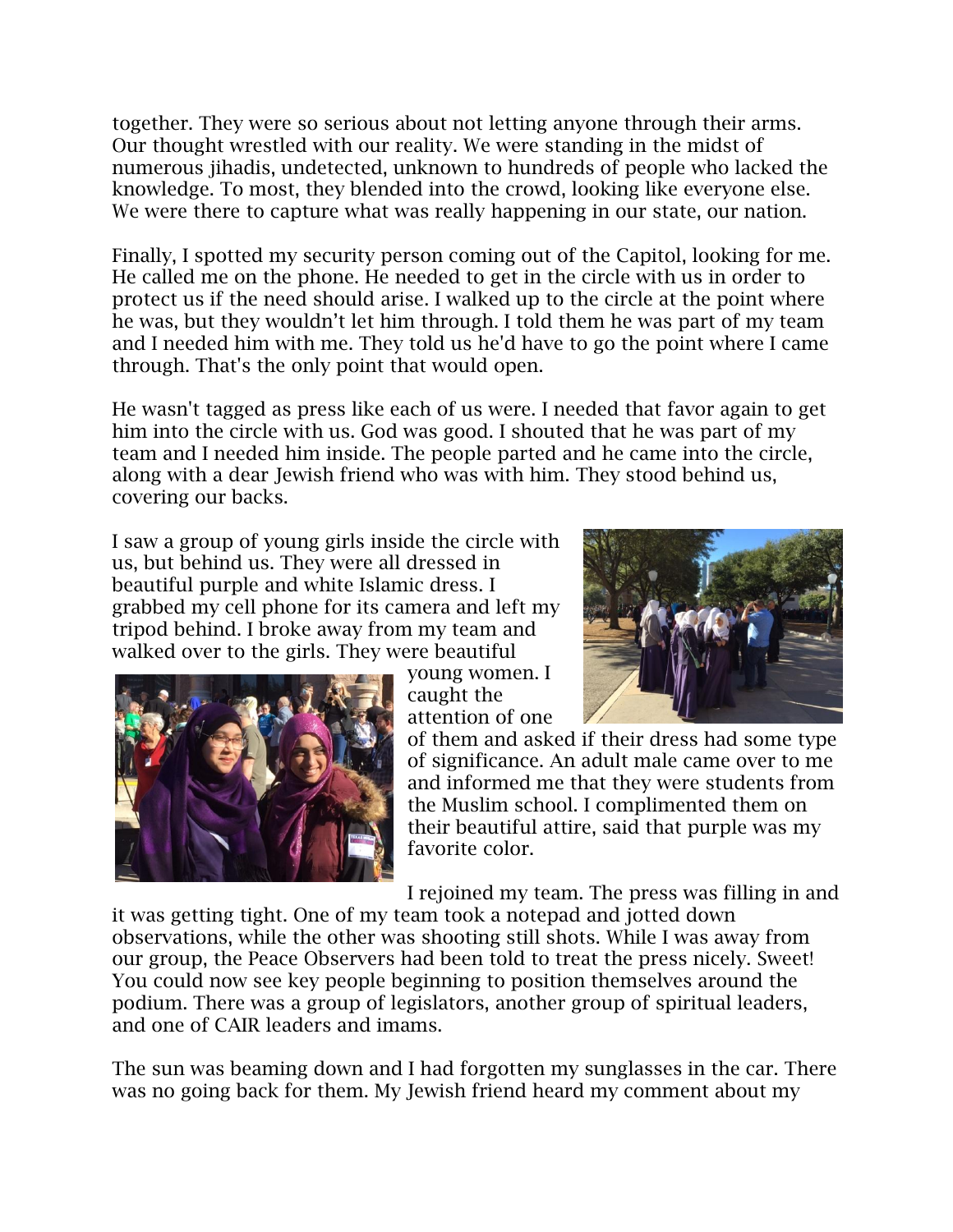glasses and immediately removed her Ray Bans for me. I was blessed. She left sometime during the program without my knowledge, leaving me her beautiful Ray Bans. What a friend! I have returned them.

We stood and waited. It was about 9:45AM.

It's a rare thing for me to arrive late for an event. I prefer to come early, set up, then get my bearings. I like to scope out my surroundings. I want to know



This is from inside the circle looking away from the Capitol. You can see how large of a ring the "Peace Observers" created, leaving a nice opening in the middle.

who's there. Who's talking with whom. What's unusual happening in the background? So you arrive. Stand. Wait. Watch.

One of the *Dallas Morning News* guys to my left leaned into me to ask a question. He was new to the Capitol. I learned from him that he'd heard that the program wasn't going to start until close to [10:30.](x-apple-data-detectors://embedded-result/6790) More waiting. On the right of us were two young ladies who apparently do a *live* segment on Facebook for the *Dallas Morning News*. They set up their tripod and placed their iPhone on it to livestream the event into Facebook.

We were keenly aware that we were the subject of many of the photographs being taken. This had happened to us the day before, during the Truth in Textbooks forum. A photographer from the *Washington Post* had captured each of us individually when we weren't looking, yet the slight flash toward our faces caught our attention. So now there were several people photographing us. These were Muslims based on their dress and presence. Interestingly, we didn't see them photographing any other media. Hmmm. . . .

About [10:20](x-apple-data-detectors://embedded-result/7620) they gave us the heads up that they were going to start. They needed to hurry, as they had reserved seating at the State of the State address with the governor. We were more than ready to get this event underway.

Mustafaa Carroll, Executive Director of CAIR Houston, emceed the event, opening it with his expression of joy at how many supporters were there for them. He declared, "This is what America looks like! This is what Texas looks like!" to the enthusiastic Peace Observers who had come to stand with them in unity. As one of my teammates observed, as she scanned the faces of the crowd, they looked at him like he had "rock star" status.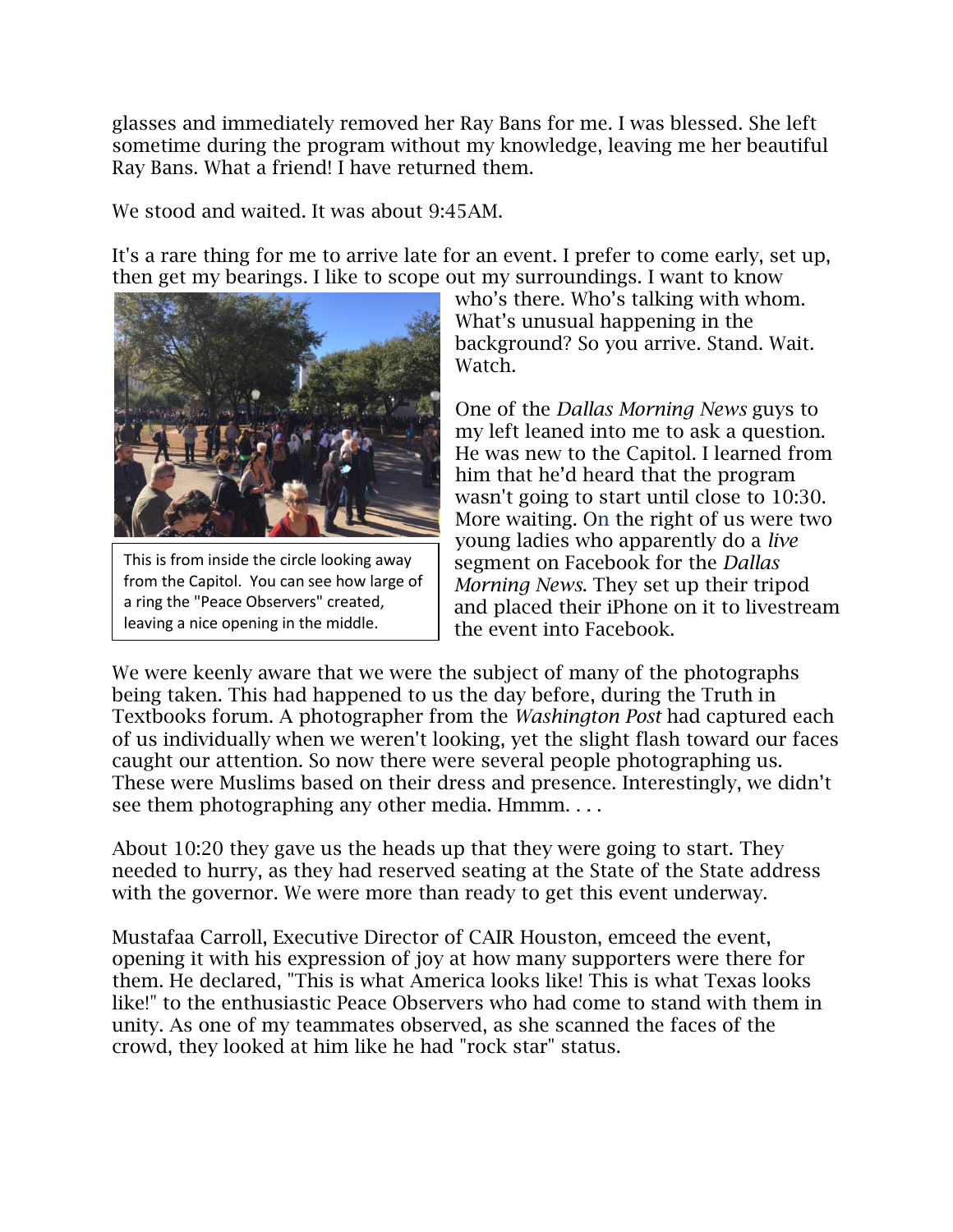Carroll invited Shaykh Mufti Mohamed-Umer Esmail, imam of the Nueces Mosque in Austin, to open the event with prayer. He too expressed his great satisfaction in seeing more supporters than protestors "to spread the love." Esmail stated that the Qu'ran says, "Return evil with love." As he spoke, you could hear the protestors, who were being kept close to 11th Street, the street the Capitol faces and which is a good distance from the steps, shouting over him on a PA system. While he prayed, he thanked every sect of religion and organized groups that he could think of, including LGBTQ persons, women's organizations, and the Texas State Representatives who were participating in the event. In his long list of entities, naming Catholics, Jews, Buddhists, atheists, etc., interestingly he never mentioned Christians.

At the conclusion of Esmail's prayer, two women wearing the green "I Stand With My Muslim Neighbors" t-shirts came forward to lead everyone in the National Anthem. They both took a knee in order to sing, concluding their beautiful presentation with locked hands raised in solidarity. The crowd roared. Very few people in attendance sang the National Anthem and many did not place their hands over their heart.

Next, Sarwat Husain, the President of CAIR San Antonio and one of the organizers of the event, came forward to welcome everyone. In her brief statement, she stressed that "We are Americans; we are law abiding citizens." Husain pointed out they are supposed to be leaders, as well as work with the leaders; it is their duty.

The CAIR president pointed out how divided the country has become, but seeing everyone there that morning, "having all of you here, America is now coming together." She ended her remarks with stating that they are preparing Muslims to be the leaders of tomorrow. According to the applause, the crowd was agreement with her statements.

Next to speak was State Representative Celia Israel (D-Dist 50). This began a rotation of people who stood by the person speaking at the podium, changing with each new speaker. Israel commented that there were a couple of dozen representatives there with her on the steps. Most of her fellow Democrats are visible in the video footage.



A few of the spiritual leaders standing on the Steps of the Capitol.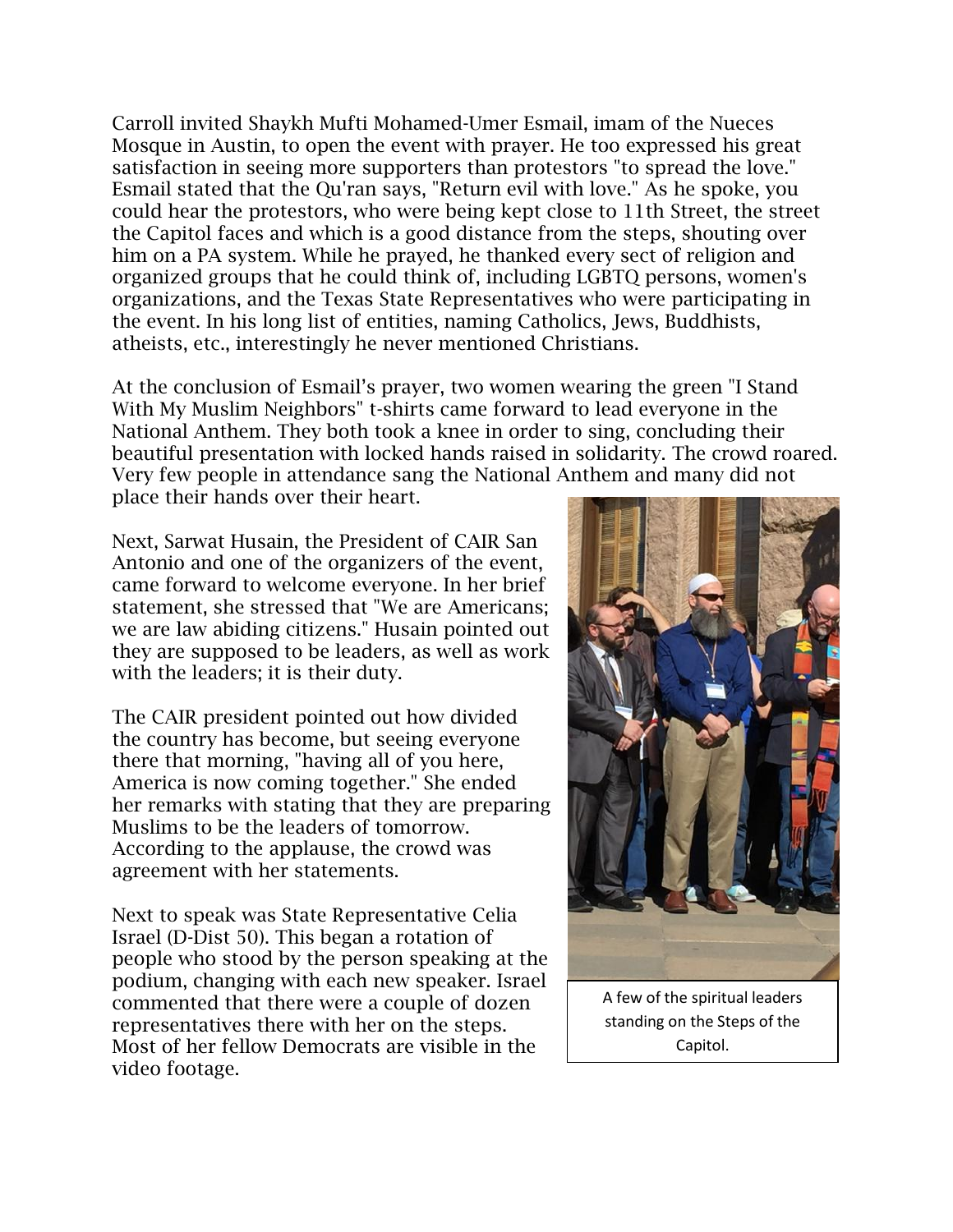The Mayor of Austin greeted everyone with the Islamic greeting, "*As-Salaam Alaikum*," when he stepped forward. It was very noticeable how each speaker knew the customary greeting and were able to pronounce it correctly. The majority of the people in the crowd replied with the appropriate response.

He introduced his fellow council members standing with him, noting they did have a quorum. After his brief comments, he turned the microphone over to one of his council members, Greg Casar, who is known for having just recently presented and worked to pass the "anti-phobia resolution" [\[http://www.austintexas.gov/edims/document.cfm?id=264598\]](http://www.austintexas.gov/edims/document.cfm?id=264598), which states in part: *"The City Council of Austin condemns all hateful speech and violent action directed at Muslims, those perceived to be Muslims, immigrants, and people of color. . . ."*

The audience was aware of the local law. Casar informed the listeners of how important the Muslims have been to our country since its foundation, then ended with the chant: No Ban—No Wall.

Both State Representative Ina Minjarez (D- Dist 124) and Victoria Neave (D- Dist 107) took a moment to greet the attendees as it was their turn at the podium. Minjarez let everyone know their offices were safe havens for them, that they are welcome at the Texas Capitol, while Neave emphasized the importance of speaking out for what is right.



Reverend Ron Lister of The International Center for Spiritual and Social Activism, reaffirmed what everyone was seeing around them is truly what America looks like, giving it the Reverend Martin Luther King tone of delivery. His ultimate statement was, "Let freedom ring until every Muslim feels the freedom of god."

He was upstaged by the young woman who followed, Hiba Siddiqi from St. Edwards College in Austin, president of the Muslim Student Association, who truly rallied the crowd with her powerful speech. Her closing comment was that you must "create change."

Another woman by the name of

Courtney from Rep. Lloyd Doggett's office was next. She read a letter from Doggett expressing his regrets in not being able to attend, but "he was there in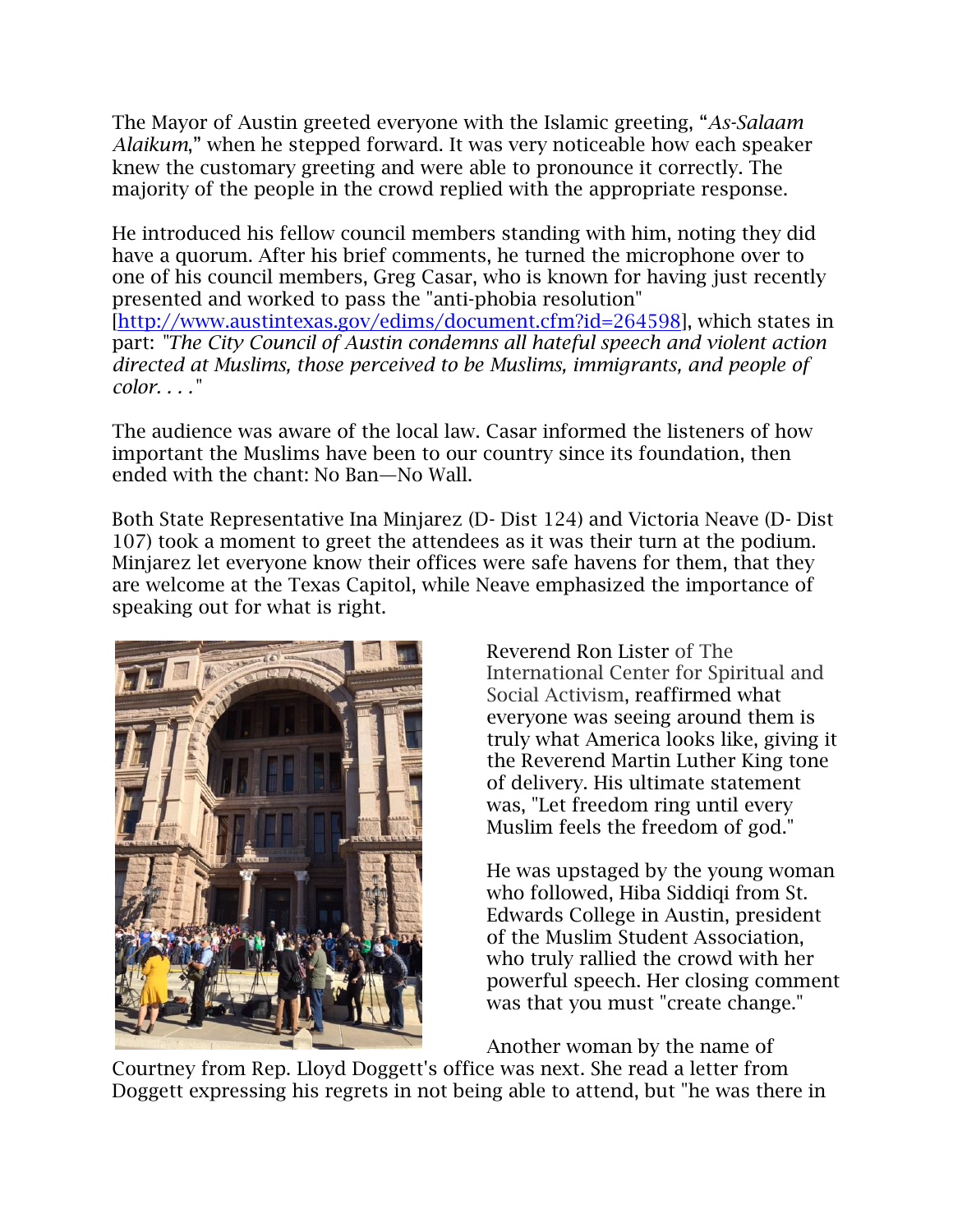spirit and solidarity." He urged people to stand against Trump's ban that had just occurred, quoted the Qu'ran in the midst of the message, and ended it with a Muslim blessing.

Alia Salem, DFW CAIR Director, ended the program by thanking everyone who had anything to do with making that day happen; it was a list with a twist to the finish: She said she felt she needed to also thank Representative Kyle Biedermann (R-Dist 73) and President Trump, for they were the real reason so many people had turned out that morning.

The event stopped as abruptly as it had started. My ears had been bombarded with propaganda in carefully crafted speeches to further their agenda, and our national history totally distorted and rewritten for my hearing. The values and principles that our country was founded on was absent that morning. These weren't the faces of our founding fathers, nor their descendants. These were people from other lands bringing their alien society over to mingle and rule over ours.



The people who were participating in the complete program that morning were instructed to make their way to the Methodist Church where they would meet next. Someone pointed in the direction they should begin moving.

It was at that moment that I turned and realized the crowd that had been kept at bay earlier had made its way up to us. There was the usual frantic commotion as reporters grabbed their things to move to the next point. I was shutting down my camera and tripod when I noticed that one of my team members had reached down and grabbed my cell phone. She wanted to take a quick picture of someone in the crowd.

She said she'd heard a man behind us to the left shout "Allahu Akbar" ("Allah is greater [than Yahweh]"), the cry generally heard just before horrific acts occur. Thank God, nothing happened. The crowd quickly disbursed and we made our way back into the Capitol. When listening to the footage we shot from that morning, she realized we had captured those words.

My thoughts as I walked back up the steps into the Capitol were about the various signs and sounds I'd learned, so I can now identify who's Sharia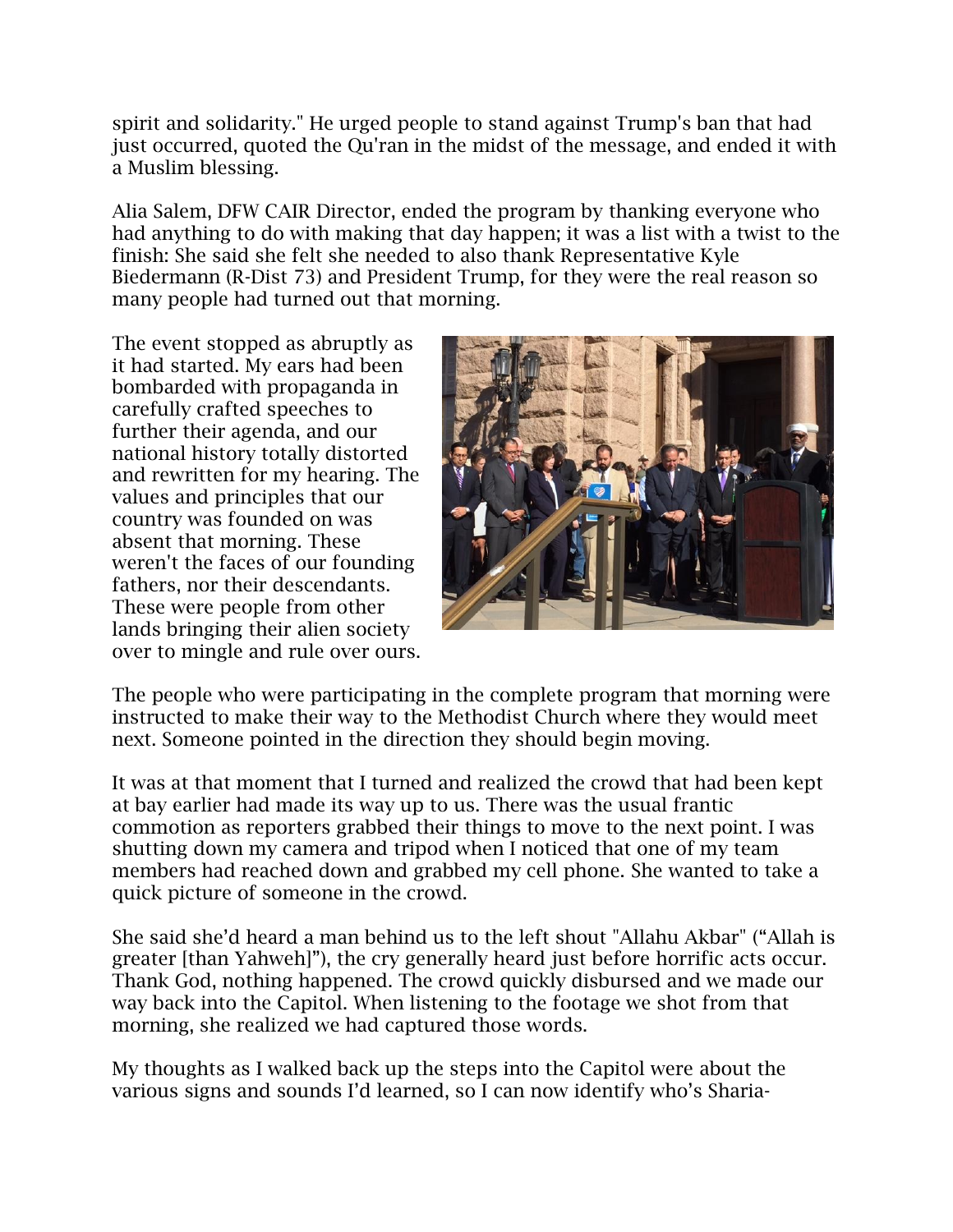compliant, and therefore is a jihadi. It might be their attire, the way they wear their beard, certain words they use, the length of their pants, etc., that identified them to me. Who would have dreamed that this could happen on the steps of the Capitol of Texas? There were no good 'ole west Texas cowboys to be had that morning among the crowd.

#### THE FINAL PHASE: The Interviews

We made our way to the rotunda and decided to sit for a few minutes. Between the sun beating down on us and standing for an hour and a half, my age was telling on me. I was also very thirsty and I'd run out of water.

While we were catching our breath, our security man brought a woman over to us who was carrying a dog suit. She had apparently been outside with the protestors, wearing the dog suit and holding a sign with a picture of crucified dog on it. The news media didn't report this: That while no Muslims had been attacked at the Capitol, this activist had been. I was able to locate, through various connections, this woman and get her story.

## Liz Theiss, whose website is

[www.stopthemagnet.com](http://www.stopthemagnet.com/) (visit for her whole story) out of Houston, was wearing the dog outfit. In speaking on the phone, she described being encircled by a group of people, that groping had commenced, and before things went to a potentially dangerous level, our State Troopers had been summoned to help her by breaking up the taunting mob. She had chosen the dog outfit to get attention. It seemed to her that the plight of Christians being



slaughtered, the truth itself, wasn't getting people to wake up to what was happening. Muslims do not like dogs, because Mohammad didn't like dogs. She thought she would seek out dog lovers and try to get their attention that way. She got unexpected attention in the middle of a crowd at the Capitol.

Liz experienced what could have ended very badly. Being encircled by the Peace Observers (she believes), is the same act known as *tahharush* used in Europe by Muslim men to entrap women to rape, murder, or intimidate them. Our wonderful DPS troopers saved the day!

Now it was time for me to decide how to approach a few of these Muslims and try to get an interview. I had been told that at best I probably would only get a quick answer to one question and that I wouldn't be able to carry on a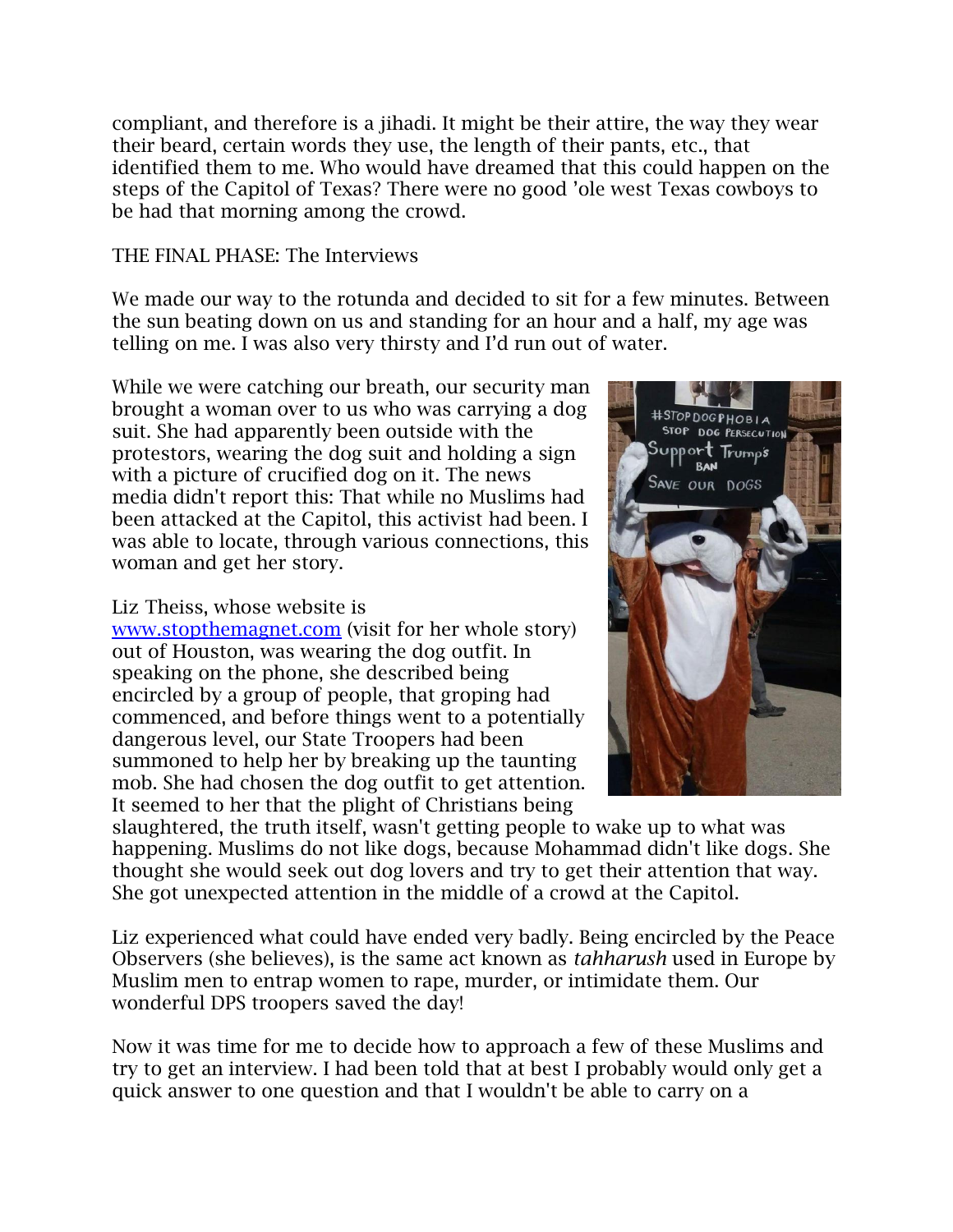conversation. I sat there and watched them make their way through the grand, domed area. I didn't feel inspired to approach any of them. I was tired.

As I considered my options, I ruled out speaking to women who had a male with them. My goal was to hear a woman's perspective on this event. I'd jotted down a few questions I'd ask if I got the opportunity. I don't usually prepare questions in advance, but felt I should this time so I wouldn't just draw a blank.

This was a different kind of turf I was on now.

After a bit, I noticed a group of three younger ladies walking into the rotunda. I alerted my cameraman that I was going to approach them, "Follow me." I was successful in interviewing Talat Rashid, from Pakistan, now a naturalized citizen. Her two friends stepped back and my third teammate pulled them aside and chatted with them while I interviewed Rashid. The noise in the rotunda made it almost impossible to hear, plus when Muslim men saw a woman being interviewed, they'd move in close to hear what was being said and talk loudly to cause a distraction.

Next, I interviewed Huma Rashid, who was walking with a friend. We were able to better position us so I could hear and the camera could pick up what she said. It became obvious they were all trained to say virtually the same thing. Their talking point was their anger toward President Trump for his *ban on Muslims*. When I asked them how they felt about Trump's moratorium on people from just the seven countries, they totally lost their train of thought and each had to regroup and start over with her talking points about the *ban*.

I was alerted that Sarwat Husain, the President of CAIR San Antonio and one of the organizers of the event, was coming my way. I suddenly really wanted to interview her. Another reporter had snagged her and pulled her over to the side to do a video interview. I positioned myself to step up when they finished so I could get my turn.

She acknowledged I was there waiting and graciously allowed me to interview her. We heard virtually the same words for the third time from her. It's the *ban*! When I asked my question about it just being a 90-day moratorium on refugees from seven countries, even she lost her train of thought. Once she regained her footing, she began spouting out her anger against President Trump.

I decided to change the focus of the interview and mentioned the large group of people who had attended this morning, that she must be pleased. Immediately, her whole countenance changed from anger to tremendous satisfaction. It was so noticeable, I actually commented back to her what I had just seen come over her face. She was well pleased with the attendance that morning. Yes—she